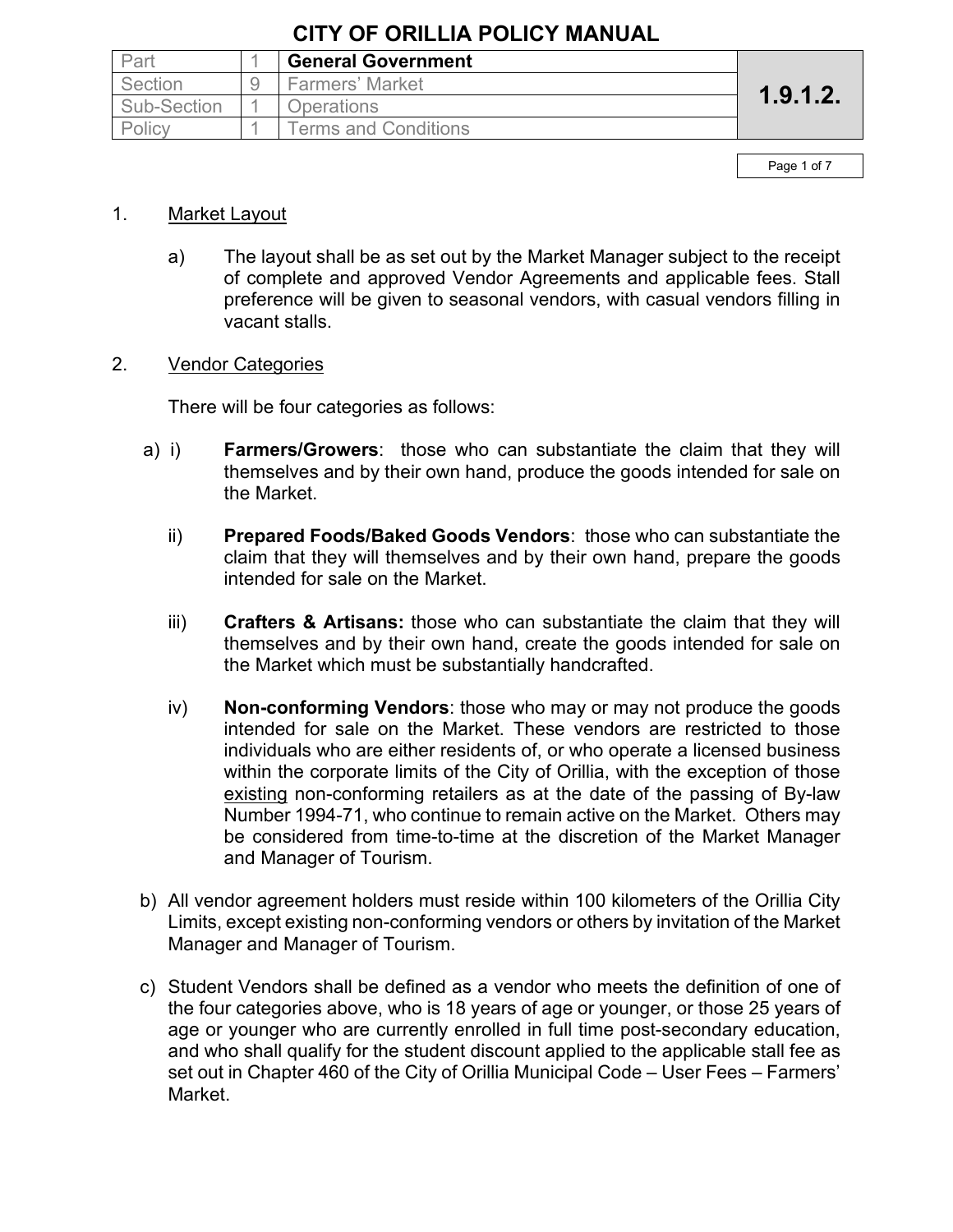| Part        | <b>General Government</b>   |          |
|-------------|-----------------------------|----------|
| Section     | Farmers' Market             |          |
| Sub-Section | <b>Operations</b>           | 1.9.1.2. |
| Policy      | <b>Terms and Conditions</b> |          |

Page 2 of 7

### 3. Online Market

- a) Online Market will be hosted through www.localline.ca
- b) Vendors are required to sign up for full calendar months
- c) Vendors will set up their own profile under the OFM and are responsible for monitoring their inventory, sales, and payments.
- d) The applicable fee is outlined in Chapter 460 User Fees Farmers' Market. The fee includes website subscription and curbside pick up service.

### 4. Maximum Number of Stalls

a) Each vendor agreement holder may rent a maximum of two stalls (subject to availability).

### 5. Waiting Lists

- a) Those waiting for a vacancy on the outdoor Farmers' Market shall complete a vendor agreement for placement on a waiting list.
- b) Those with produce or goods not already represented will be given first right of refusal for all available vacant Market stalls. Otherwise, Market stalls will be offered as follows:
	- Firstly, in the following order of priority:
		- 1) Farmers/Growers
		- 2) Prepared Foods/Baked Goods Vendors
		- 3) Crafters & Artisans
		- 4) Non-conforming Vendors
	- And secondly, by date of submission of a completed vendor agreement.
- c) The vendor category quotas shall be determined by the Farmers' Market Advisory Committee from time to time as deemed necessary and implemented by the Farmers' Market Manager.
- 6. Reservation of Stalls
	- a) Subject to approval and availability, vendors may rent a stall or stalls, on a casual basis, each time they come on the Market, or they may reserve their stall or stalls for either the summer or winter season.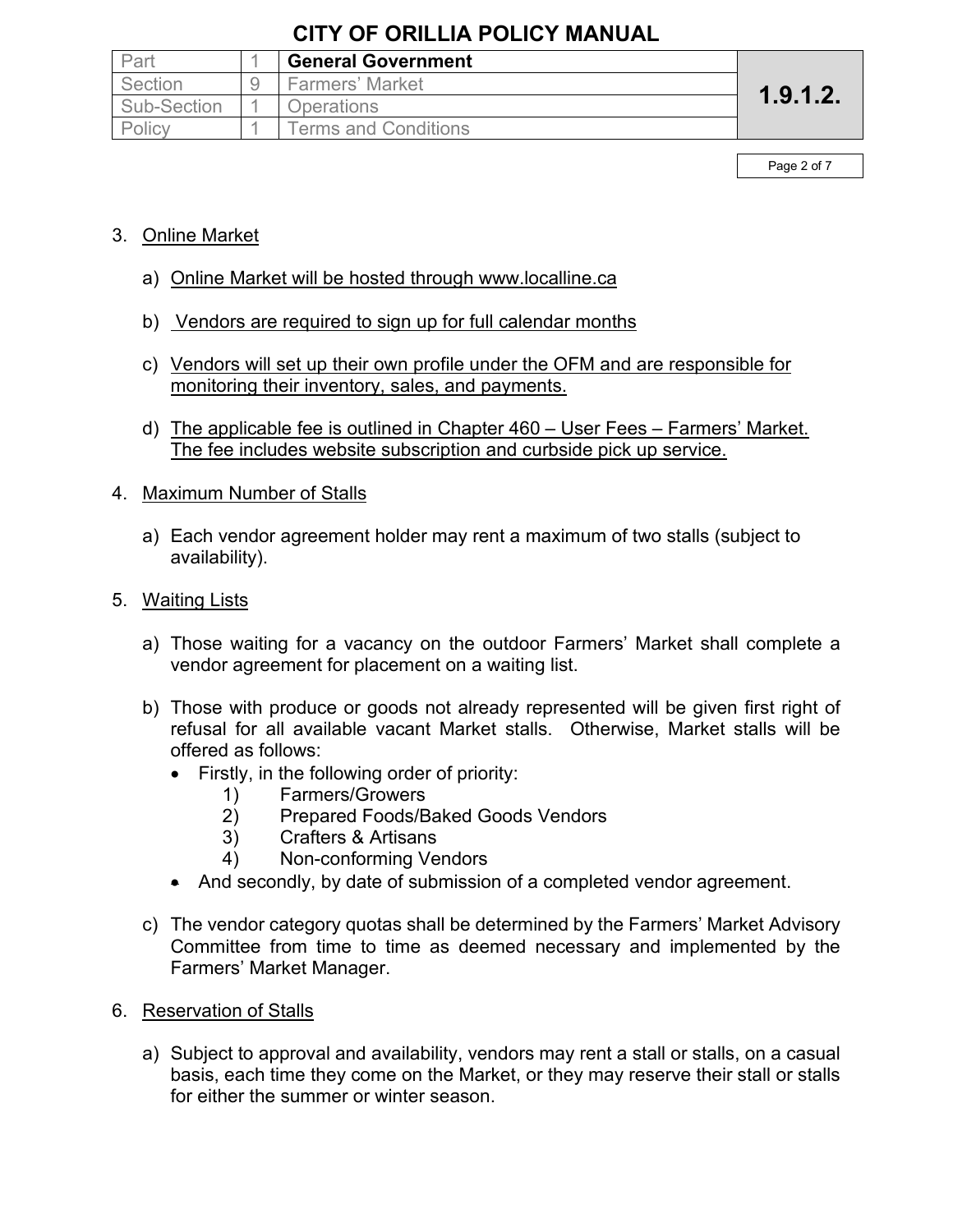| Part        | <b>General Government</b>   |          |
|-------------|-----------------------------|----------|
| Section     | <b>Farmers' Market</b>      | 1.9.1.2. |
| Sub-Section | <b>Operations</b>           |          |
| Policy      | <b>Terms and Conditions</b> |          |

Page 3 of 7

- b) All vendors shall submit the appropriate vendor agreement clearly marked for the status of Casual, Summer Season, Fall Season or Winter Season.
- c) The Market seasons are defined as follows:
	- I. Winter Season is defined as: from the Saturday following January 1 to the Saturday prior to the Victoria Day weekend.
	- II. Summer Season is defined as: each Saturday from Victoria Day weekend to Thanksgiving weekend (inclusive).
	- III. Fall Season is defined as: from the Saturday following the Thanksgiving weekend to the second last Saturday of the year, in order that the final Saturday of the year be deemed a Vendors' Vacation and no Market shall be held.
- d) Returning vendor agreement holders will get first right of refusal on their stall or stalls.
- e) New vendor agreement holders will be on a one-year probationary period. Their vendor agreement may be renewed at the end of this period, subject to management review.
- f) Reserved stalls, which are not occupied by 7:45 a.m. on Market mornings, will be made available for rent by the Market Manager. In such a situation no reimbursement will be made to the vendor who originally reserved the stall or stalls.
- g) To reserve a stall for the Summer Season, a vendor must ensure that the City receives a payment by **March 1st** along with a complete and approved vendor agreement.

To reserve a stall for the Fall Season, a vendor must ensure that the City receives payment by **August 15th**, along with a complete and approved vendor agreement.

To reserve a stall for the Winter Season, a vendor must ensure that the City receives payment by **October 1st** along with a complete and approved vendor agreement.

Stalls not reserved by these dates will be made available to those registered on the waiting lists.

No vendor shall sell, transfer, or permit any other vendor to use his Market stall.

### 7. Vehicles on the Market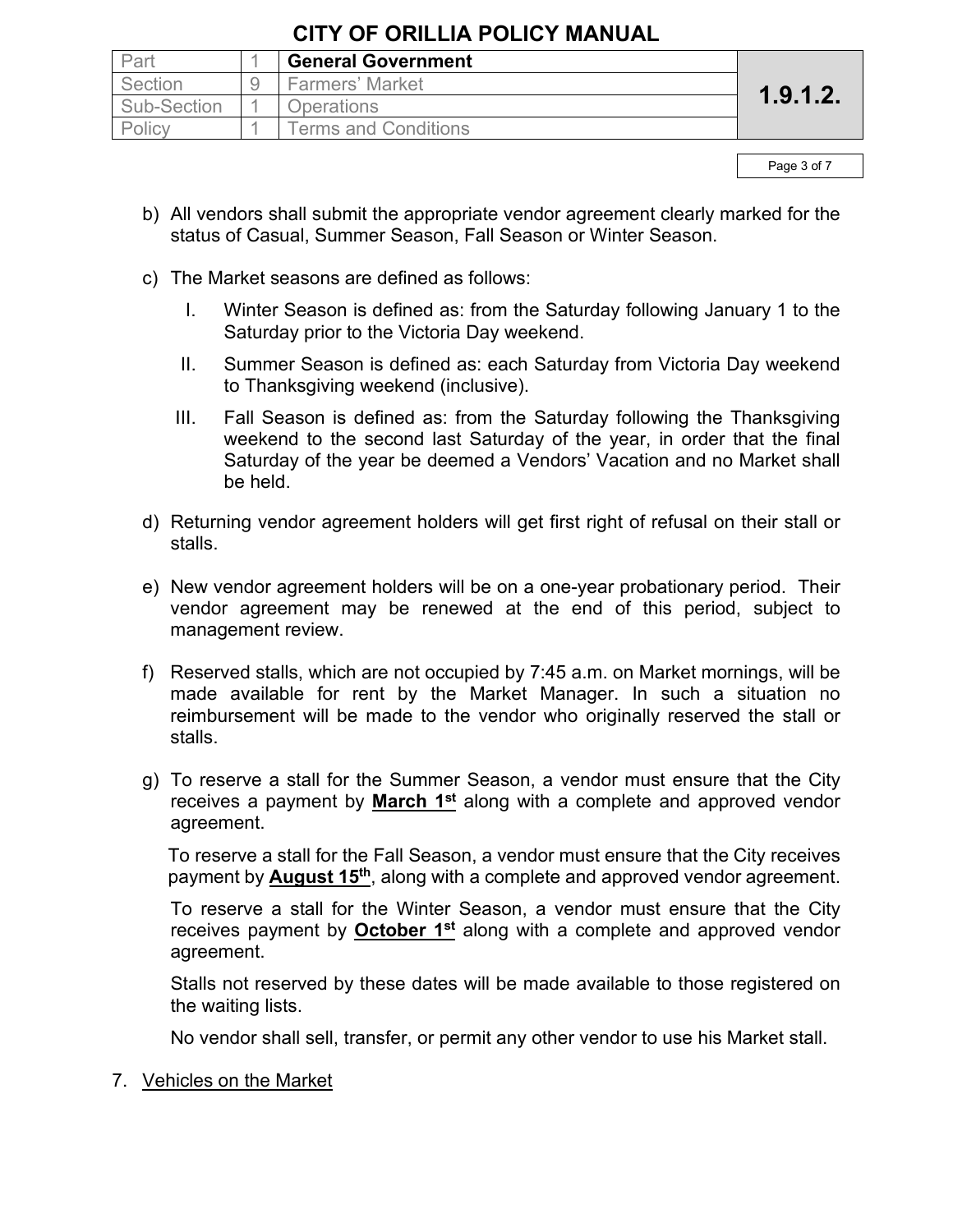| Part        | <b>General Government</b>   |          |
|-------------|-----------------------------|----------|
| Section     | Farmers' Market             |          |
| Sub-Section | <b>Operations</b>           | 1.9.1.2. |
| Policy      | <b>Ferms and Conditions</b> |          |

Page 4 of 7

- a) All onsite parking is subject to availability and at the discretion of the Market Manager.
- b) Vendors who do not have onsite parking **shall not use customer parking** on the Market. Vehicles found in violation will be reported to the Municipal By-law Office for ticketing and removal if required.
- c) No vehicles shall be driven on the Market between 8:00 a.m. and 12:30 p.m.
- d) No overnight parking is permitted on Friday nights on Market pursuant to the City of Orillia Traffic and Parking By-law. Vehicles obstructing setup and/or preparation of the Market will be removed at the owner's expense*,* pursuant to the by-law.

### 8. Market Fees

- a) Fees charged for the use of stalls or services shall be as set out in Schedule "A" of Chapter 460 of the City of Orillia Municipal Code – User Fees – Farmers' Market.
- b) Refusal to pay the applicable fees shall result in forfeiture of any rights to sell at the Orillia Farmers' Market.
- c) Chapter 460 of the City of Orillia Municipal Code User Fees Farmers' Market may be reviewed annually by the Farmers' Market Advisory Committee, in consultation with City Staff Resources and submitted to the Council of the City of Orillia for review and approval.

### 9. Signs

- a) Each vendor must display within his/her stall, a clearly legible sign indicating his/her business name and address in letters no less than two inches in height.
- b) All produce sold on the Market must be marked as to the grade or quality of produce as required by Ministry of Agriculture grading specifications.
- c) Signs are to be within, or adjacent to, the stall. Signs outside the stall area may be placed with the permission or discretion of the Market Manager.

### 10. Weigh Scales

No persons having scales and weights for their own use in the Market shall weigh, or cause to be weighed, with such scales and weights, any articles for other vendors. If selling articles by weight, a vendor must use scales which are portable, and marked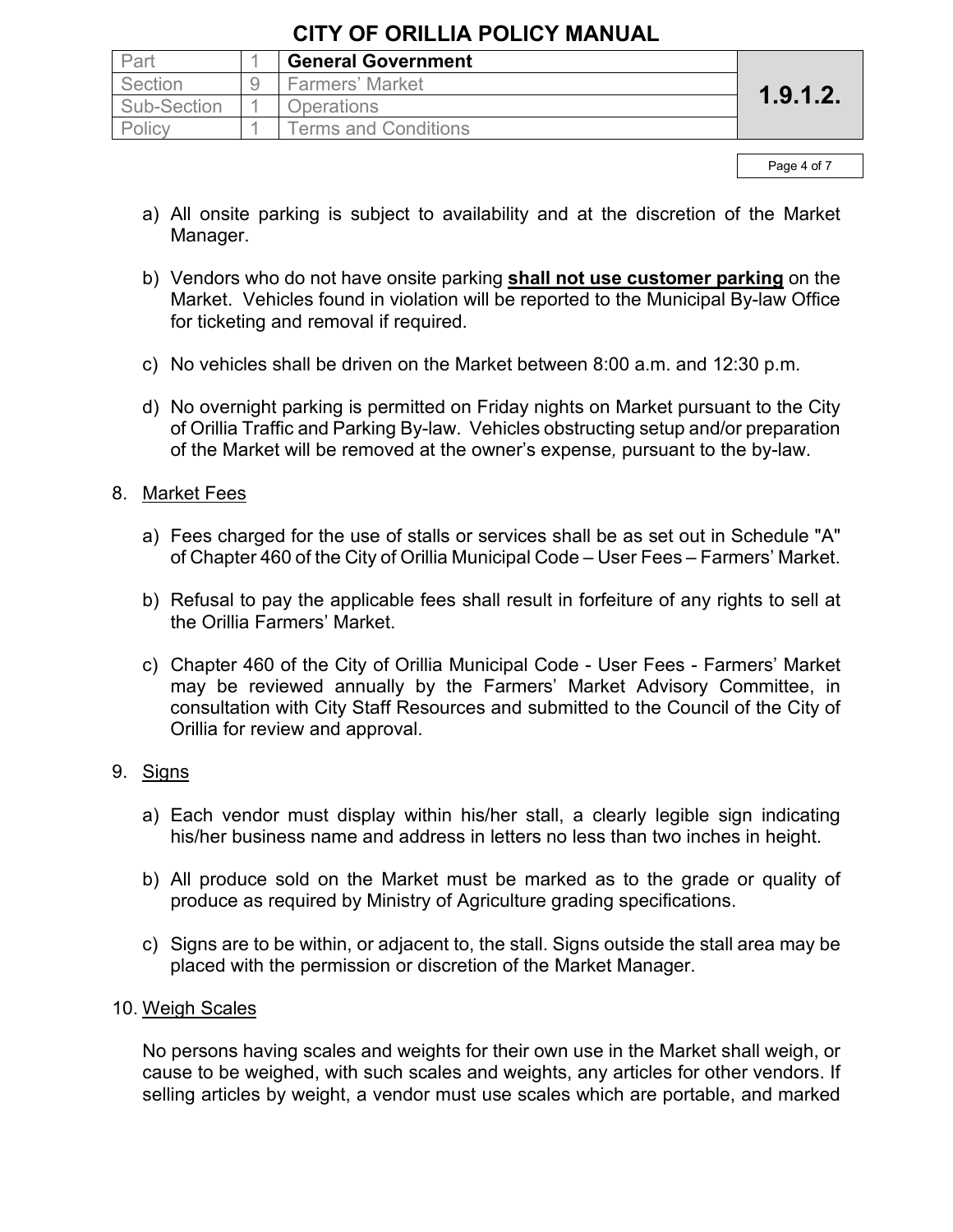| Part        | <b>General Government</b>   |          |
|-------------|-----------------------------|----------|
| Section     | <b>Farmers' Market</b>      |          |
| Sub-Section | <b>Operations</b>           | 1.9.1.2. |
| Policy      | <b>Terms and Conditions</b> |          |

Page 5 of 7

'legal for trade', as certified by Weights and Measures Canada. For information please see: http://www.ic.gc.ca

#### 11. Goods Sold on the Market

Vendors on the Orillia Farmers' Market may sell only the following Canadian grown or produced items:

- a) Homemade Baked Goods
- b) Meats\*
- c) Fish\*
- d) Poultry\*
- e) Graded Eggs\*
- f) Honey
- g) Maple Syrup
- h) Flowers, Plants and Small Shrubs
- i) Fruits and Vegetables
- j) Prepared Foods (may include specialty beverages)
- k) Homemade Crafts Any craft, art or art products sold on the Market must be substantially hand crafted and 100% self-produced.
- l) Dairy Products\*
- m) Home Preserves
- n) Firewood
- o) Animal skins, pelts and hides.
- p) No "flea market" type articles are allowed for sale.
- q) No live animals are allowed for sale or display.
- \* Subject to approval and the standards of the Simcoe Muskoka District Health Unit.

### 12. Removal of Waste Material

Each vendor shall remove all of his/her own surplus produce and waste material from the Market at the end of each Market day. Garbage pails are provided for customers only.

### 13. Power and Safety Equipment

- a) No open flames are allowed other than propane powered barbecues which pass the Simcoe Muskoka District Health Unit standards or those authorized by the Orillia Fire Department.
- b) No generators are permitted.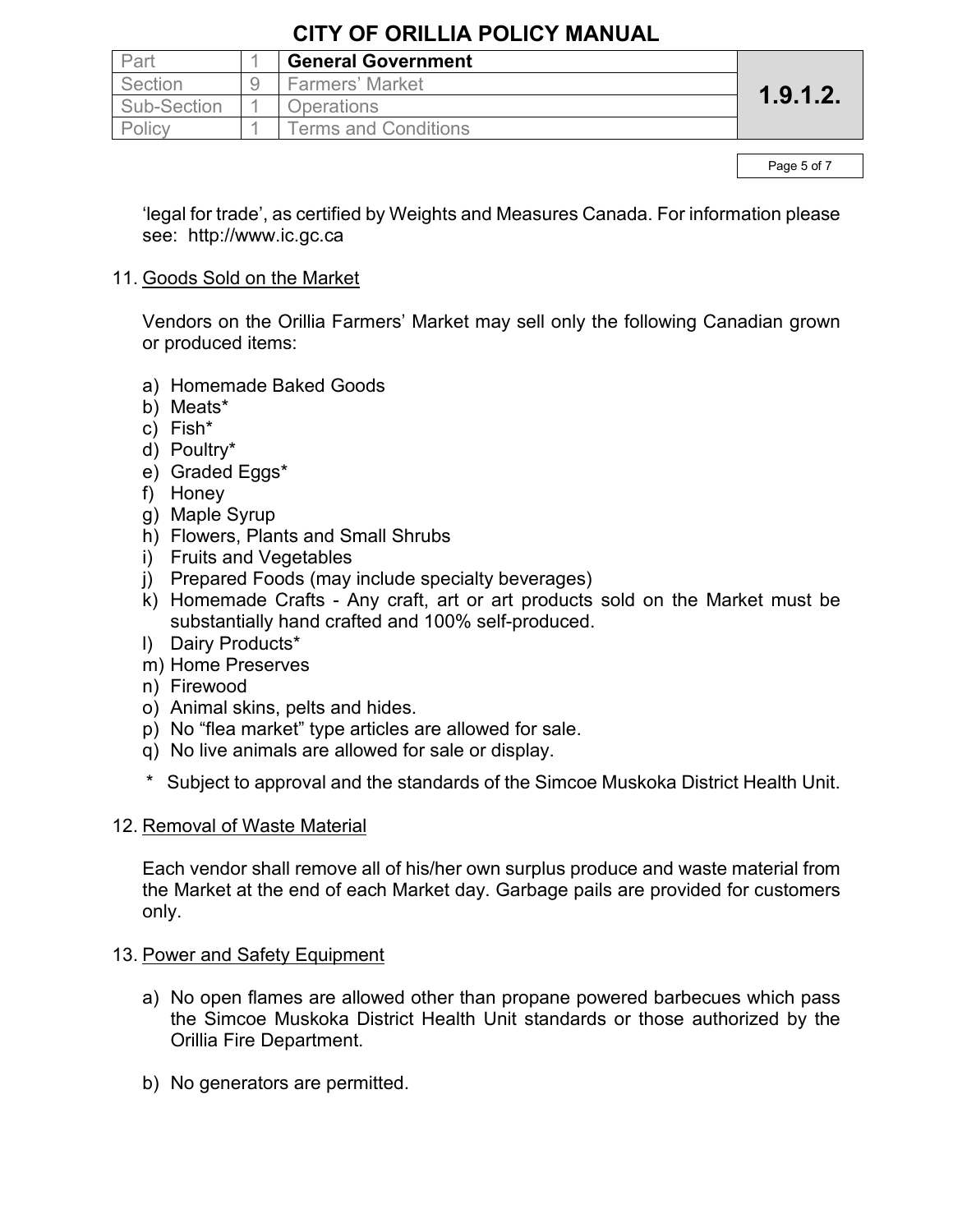| Part        | <b>General Government</b>   |          |
|-------------|-----------------------------|----------|
| Section     | <b>Farmers' Market</b>      | 1.9.1.2. |
| Sub-Section | <b>Operations</b>           |          |
| Policy      | <b>Terms and Conditions</b> |          |

Page 6 of 7

c) Extension cords used to power equipment shall be, where possible, one continuous cord from source to stall. Extension cords up to 30 meters (100") shall be 14:3 gauge. Extension cords more than 30 meters long shall be 12:3 gauge, fully grounded, 'construction grade'.

### 14. Public Nuisance

No vendor shall create a nuisance. *'*Nuisance*'* is defined as anything detrimental to the overall well-being of the Market. Any such incident shall be subject to the penalties listed in this policy and referred to the Manager of Tourism.

### 15. Penalties

- a) Every Vendor on the Market is subject to and shall observe, perform and carry out the provisions of the terms and conditions in a professional and business-like manner. Any breach of these terms and conditions shall constitute an infraction, rendering the offender subject to the following penalties:
	- On the first occasion, the vendor will receive a verbal warning from the Market Manager.
	- On the second occasion, the vendor will receive a written warning from the Market Manager quoting the relevant section.
	- On the third occasion, the vendor will be advised in writing by the Market Manager, that the vendor has lost his/her stall(s) for the Season, without refund of prepaid stall fees, and they must revert to the waiting list for Market stalls for the following season.
	- A vendor who disagrees with a decision of the Market Manager may bring this disagreement to the attention of the Manager of Tourism in writing.
- b) Infractions that involve any risk to public safety shall result in a vendor being immediately expelled from the Market by the Market Manager, which may render the vendor agreement null and void, pending review by the Manager of Tourism.
- c) Each vendor is expected to sell quality merchandise. A vendor must take responsibility for product complaints or returned goods. If there are numerous complaints the Market Manager will request the offending goods be withdrawn from sale. The vendor may be asked to leave the Market.

### 16. Community Groups

a) The Farmers' Market provides stall space free of charge to non-profit community groups for the purposes of public information and fundraising.